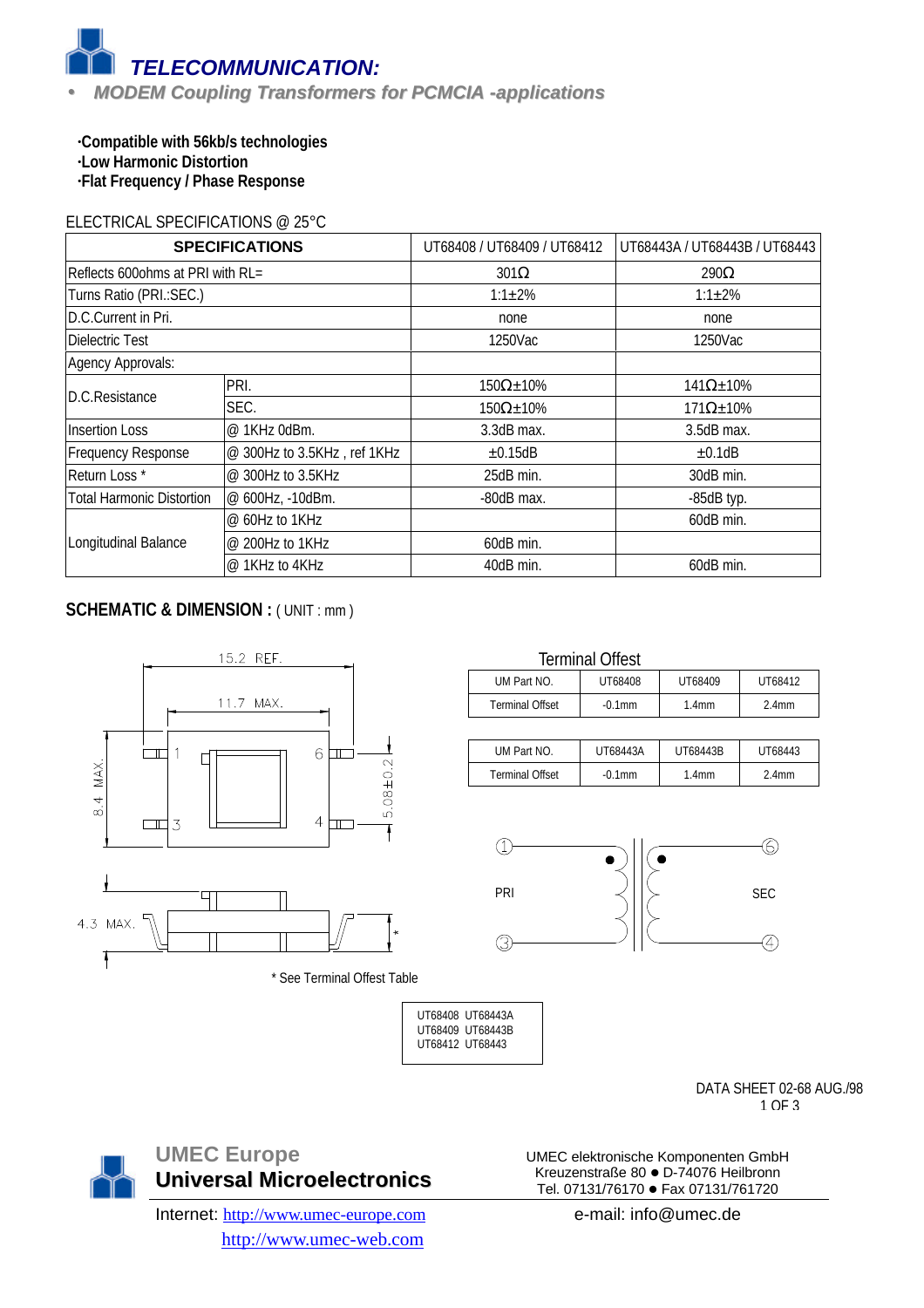*TELECOMMUNICATION:*

## • *MODEM Coupling Transformers for PCMCIA -applications*

**·Compatible with 56kb/s technologies ·Low Harmonic Distortion. ·Flat Frequency / Phase Response**

#### ELECTRICAL SPECIFICATIONS @ 25°C

| <b>SPECIFICATIONS</b>            |                            | UT68274A / UT68284   | UT41660 / UT41660A / UT41660C |
|----------------------------------|----------------------------|----------------------|-------------------------------|
| Reflects 600ohms at PRI with RL= |                            | $301\Omega$          | $301\Omega$                   |
| Turns Ratio (PRI.: SEC.)         |                            | $1:1 \pm 2\%$        | $1:1 \pm 2\%$                 |
| D.C.Current in Pri.              |                            | none                 | None                          |
| Dielectric Test                  |                            | 1250Vac              | 1250Vac                       |
| Agency Approvals:                |                            |                      |                               |
| D.C.Resistance                   | PRI.                       | $160\Omega \pm 10\%$ | $150\Omega \pm 10\%$          |
|                                  | SEC.                       | $145\Omega \pm 10\%$ | $150\Omega \pm 10\%$          |
| <b>Insertion Loss</b>            | @ 1KHz 0dBm.               | $3.15 \pm 0.1$ dB    | $3.0 \pm 0.21$ dB             |
|                                  | @ 70Hz to 20KHz, ref 1KHz  |                      | ±0.2dB                        |
| Frequency Response               | @ 200Hz to 10KHz, ref 1KHz |                      | ±0.1dB                        |
|                                  | @ 300Hz to 4KHz, ref 1KHz  | ±0.1dB               |                               |
|                                  | @ 70Hz to 10KHz            |                      | 25dB min.                     |
|                                  | @ 200Hz to 4KHz            |                      | 30dB min.                     |
| Return Loss*                     | @ 300Hz                    | 34dB min.            |                               |
|                                  | @ 1KHz                     | 40dB min.            |                               |
|                                  | @ 4KHz                     | 34dB min.            |                               |
| <b>Total Harmonic Distortion</b> | @ 150Hz, -3dBm.            |                      | $-71dB$ max.                  |
|                                  | @ 600Hz, -10dBm.           | -83dB max.           | -86dB max.                    |
|                                  | @ 200Hz to 1KHz            | 65dB min.            | 65dB min.                     |
| Longitudinal Balance             | @ 1KHz to 4KHz             | 65dB min.            | 65dB min.                     |

**SCHEMATIC & DIMENSION : ( UNIT : mm )** 



| <b>Terminal Offset</b> |                   |           |  |  |  |
|------------------------|-------------------|-----------|--|--|--|
| UM P/N                 | <b>UT68274A</b>   | UT68284   |  |  |  |
| <b>Terminal Offset</b> | 1.3 <sub>mm</sub> | $-0.1$ mm |  |  |  |
|                        |                   |           |  |  |  |

| UM P/N          |       | UT41660 UT41660A UT41660C |       |
|-----------------|-------|---------------------------|-------|
| Terminal Offset | 1 4mm | $-0.1$ mm                 | 2 4mm |

UMEC elektronische Komponenten GmbH Kreuzenstraße 80 · D-74076 Heilbronn Tel. 07131/76170 · Fax 07131/761720

\*

⊚

 $\circledcirc$ 

 $\frac{1}{8.0}$ 

Ŷ.

Internet: http://www.umec-europe.com http://www.umec-web.com

**Universal Microelectronics**

**UMEC Europe**

e-mail: info@umec.de